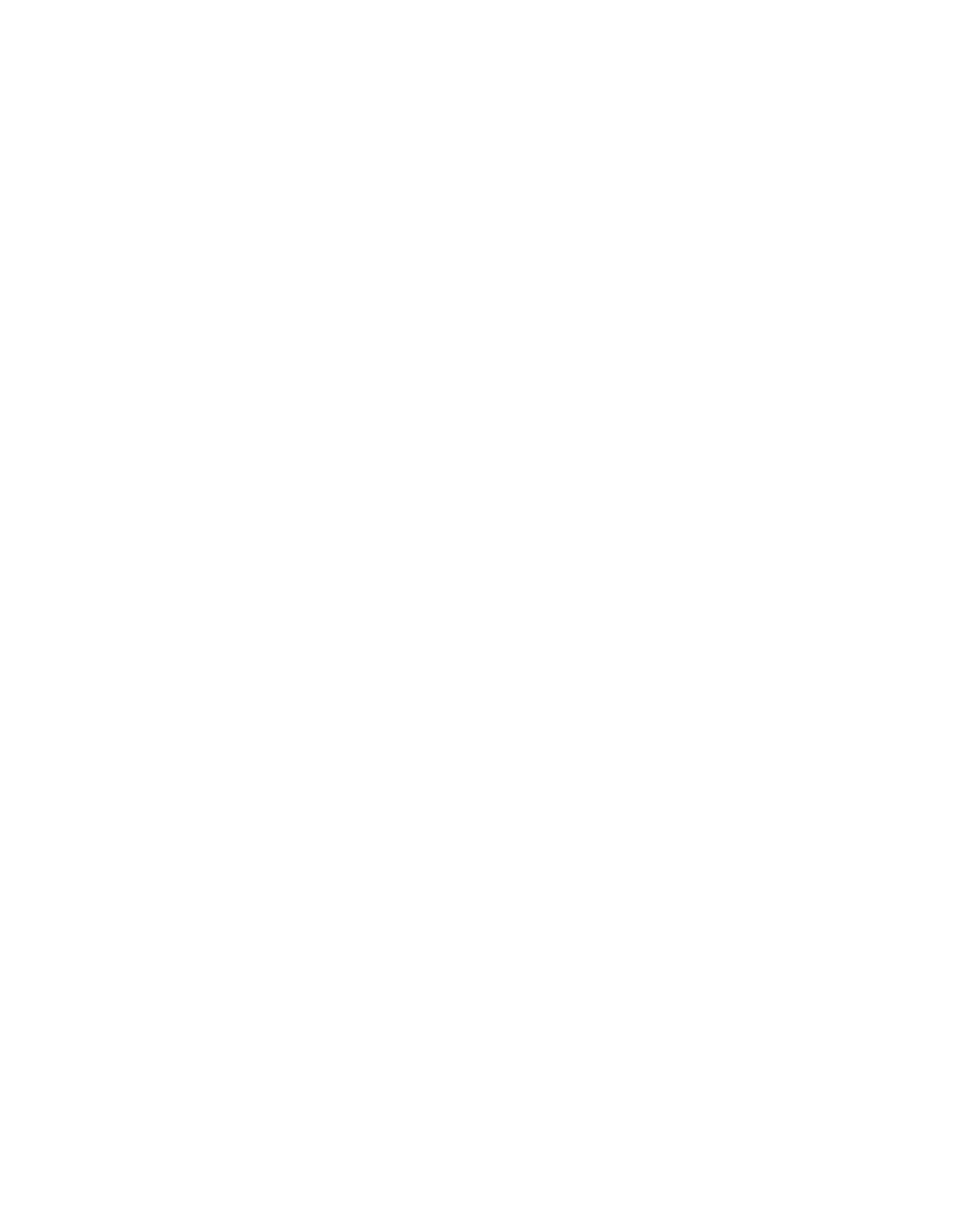#### **IMF Working Paper**

Middle East and Central Asia and Monetary and Capital Markets Departments

#### **Credit Market in Morocco: A Disequilibrium Approach**

#### **Prepared by Laurence Allain and Nada Oulidi**

Authorized for distribution by Joël Toujas-Bernaté and Daniel Hardy

March 2009

#### **Abstract**

**This Working Paper should not be reported as representing the views of the IMF.** The views expressed in this Working Paper are those of the author(s) and do not necessarily represent those of the IMF or IMF policy. Working Papers describe research in progress by the author(s) and are published to elicit comments and to further debate.

In this paper we use a disequilibrium framework common in the "credit crunch" literature, first to examine whether the slow credit growth in Morocco during the rapid expansion of liquidity in the first half of the decade can be attributed to credit rationing, and second to investigate the role of asset price increases in the recent acceleration of credit growth. Our results do not support the credit rationing hypothesis in the first half of the decade. They do however, show that the recent increase in real estate prices stimulated credit supply and demand, with a stronger effect on the latter.

JEL Classification Numbers: G21; G20

Keywords: Credit growth, credit demand, credit supply, real estate prices

Authors' E-Mail Addresses: lallain@imf.org; noulidi@imf.org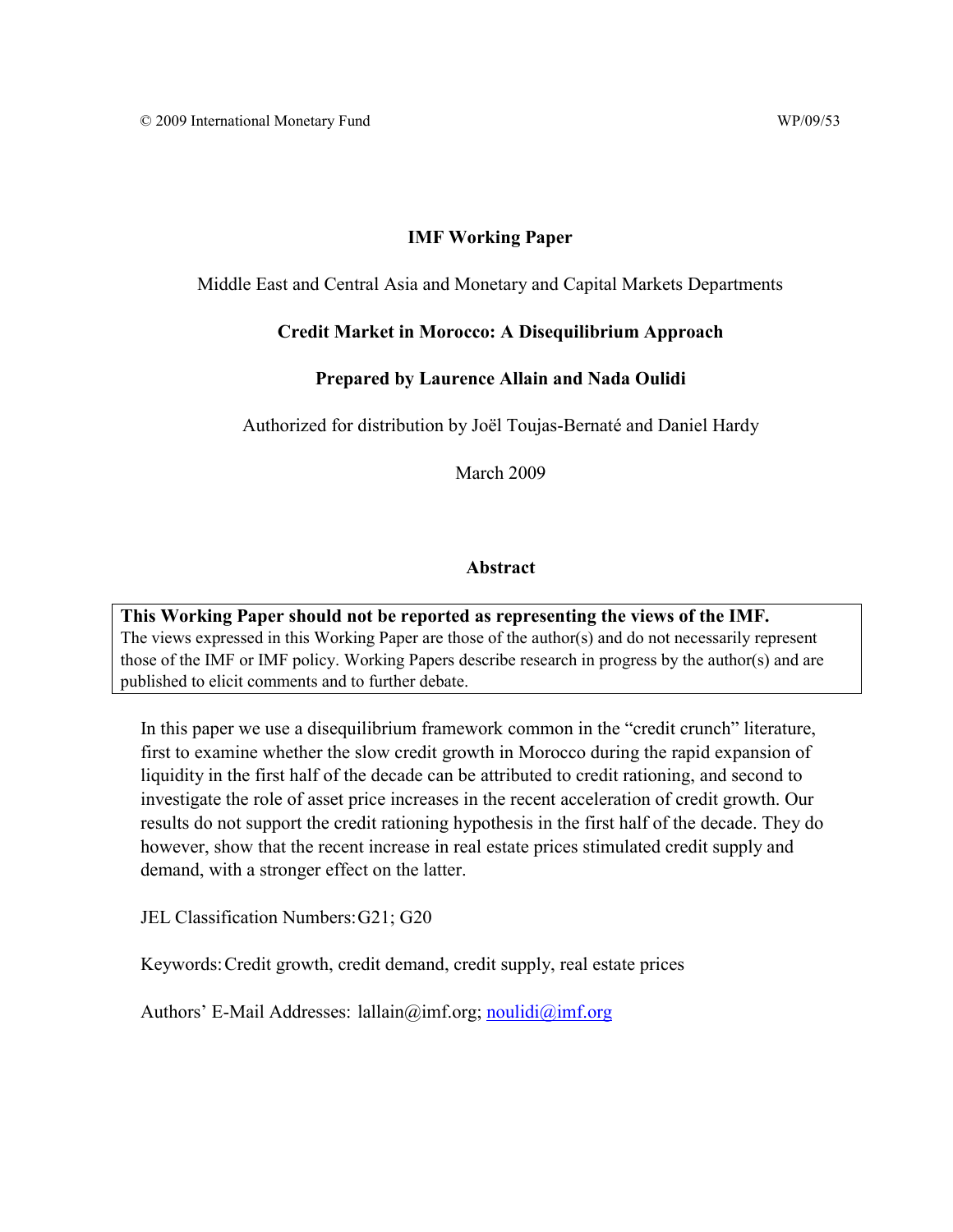| Contents | Page |
|----------|------|
|          |      |
|          |      |
|          |      |
|          |      |
|          |      |
|          |      |
|          |      |

## Figures

## Appendixes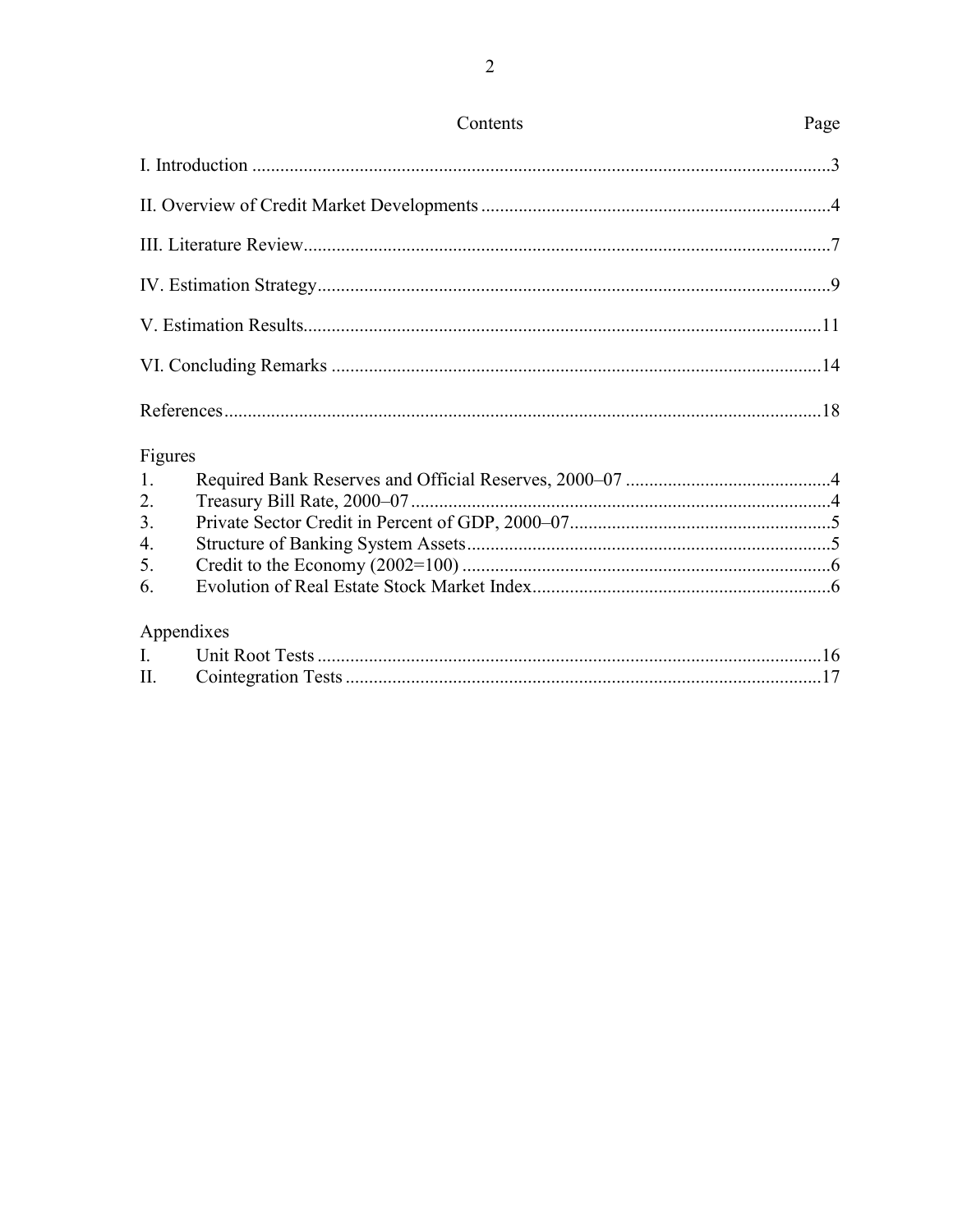#### **I. INTRODUCTION1**

The success of Morocco's economic reform program since the turn of the century has substantially strengthened macroeconomic conditions, accelerated the pace of non-agricultural growth, and improved the soundness of the financial sector. Increase in tourism and remittance receipts, coupled with higher capital inflows, have sustained current account surpluses for most of the period, and boosted domestic liquidity. In contrast with what happened in other regions of the world, these developments did not fuel a credit boom, and the ratio of credit to the economy to non-agricultural GDP remained basically flat between 2000 and 2004. Insufficient access to credit, particularly for small- and medium-sized enterprises, was often pointed to as an important obstacle to growth in the national economic debate, a diagnostic echoed in the 2005 Investment Climate Assessment conducted by the World Bank. Starting in 2006 however, credit to the private sector has been increasing rapidly, growing by almost 30 percent year-on-year in 2007, while its ratio to non-agricultural GDP jumped by more than 10 percentage points between 2006 and 2007, to reach almost 80 percent.

These sharply contrasting developments raise several questions, which this paper seeks to answer. Using an explicit disequilibrium framework common in the "credit crunch" literature, we first test the hypothesis that the presence of excess liquidity in the banking system at a time when there was anecdotal evidence of strong credit demand implies that some form of credit rationing was at play, with banks reticent to extend credit to firms in the presence of high information asymmetries. Second, we investigate whether the recent acceleration in the pace of credit growth is supply- or demand-driven, and discuss the role that the sharp increase of asset prices, notably in the real estate sector, may have played in this increase.

The paper is organized as follows: Section II briefly discusses the main characteristics of Morocco's credit market. Section III reviews the literature on disequilibrium credit markets. Section IV discusses our estimation strategy and our results, and Section V concludes.

 $\overline{a}$ 

<sup>&</sup>lt;sup>1</sup> We would like to thank Mark Lewis, Daniel Hardy, Abdelhak Senhadji, May Khamis, Plamen Iossifov, Boileau Loko, Tahsin Saadi-Sedik, Gabriel Sensenbrenner, Joël Toujas-Bernaté and Mouad Farhi (Bank Al Maghrib) for invaluable comments and suggestions. The usual disclaimer applies.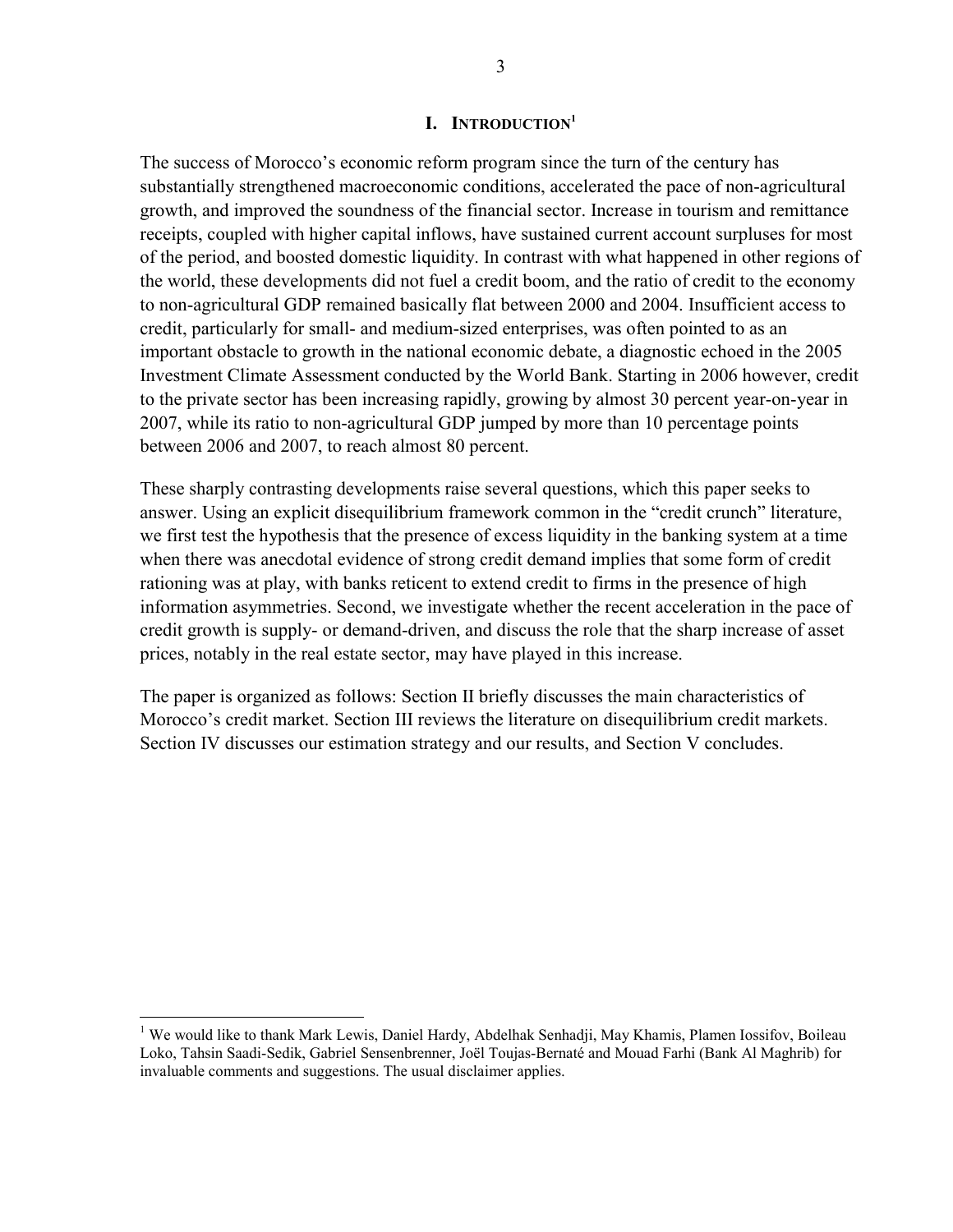#### **II. OVERVIEW OF CREDIT MARKET DEVELOPMENTS**

Macroeconomic conditions have significantly strengthened since the turn of the century, as evidenced by higher per-capita growth, declining public deficit and debt stock, and low and stable inflation. Sizeable capital flows—stemming from increased foreign direct investment flows as well as strong remittance and tourism receipts—have kept the balance of payment in surplus, with reserves increasing more than fivefold to reach US\$ 24 billion at end-2007.

In the context of Morocco's fixed exchange rate regime and partially closed capital account, these capital flows have considerably boosted domestic liquidity, with the banking system's structural liquidity position increasing from about 10 percent of banks' total assets in 2000 to 24 percent in 2006. To buffer the impact of this increase on macroeconomic stability, the Central Bank of Morocco (Bank Al-Maghrib, BAM) raised the ratio of required reserves from 10 percent in 2000 to 16.5 percent in 2006, before lowering it again to 15 percent at end-2007 (Figure 1). In spite of these increases, banks held excess reserves during most of 2000-07, and BAM regularly used its 24-hour deposit facility to mop up the system's excess liquidity. Combined with declining interest rates in Europe, Morocco's main trading partner, these developments led to a steady decline of interest rates through much of the period (Figure 2).



#### Source: BAM

During the first half of the decade, the expansion of the banking sector's balance sheet did not translate into a significant increase in credit to the economy. Its ratio to GDP remained basically flat between 2000 and 2006; in fact, the share of the banking sector's total assets to credit to the private sector fell by 3 points during this period (Figures 3 and 4). The most plausible explanation for this finding lies in the structure of the Moroccan credit market. On the supply side, bank credit is highly concentrated with limited competition, with the three largest banks accounting for roughly 60 percent of outstanding credit to the private sector in 2007. The demand side is characterized by a marked dichotomy between, on the one hand, a few large and well-established firms including large Moroccan conglomerates and subsidiaries of multinationals, whose financial reporting abide by international standards, and on the other, a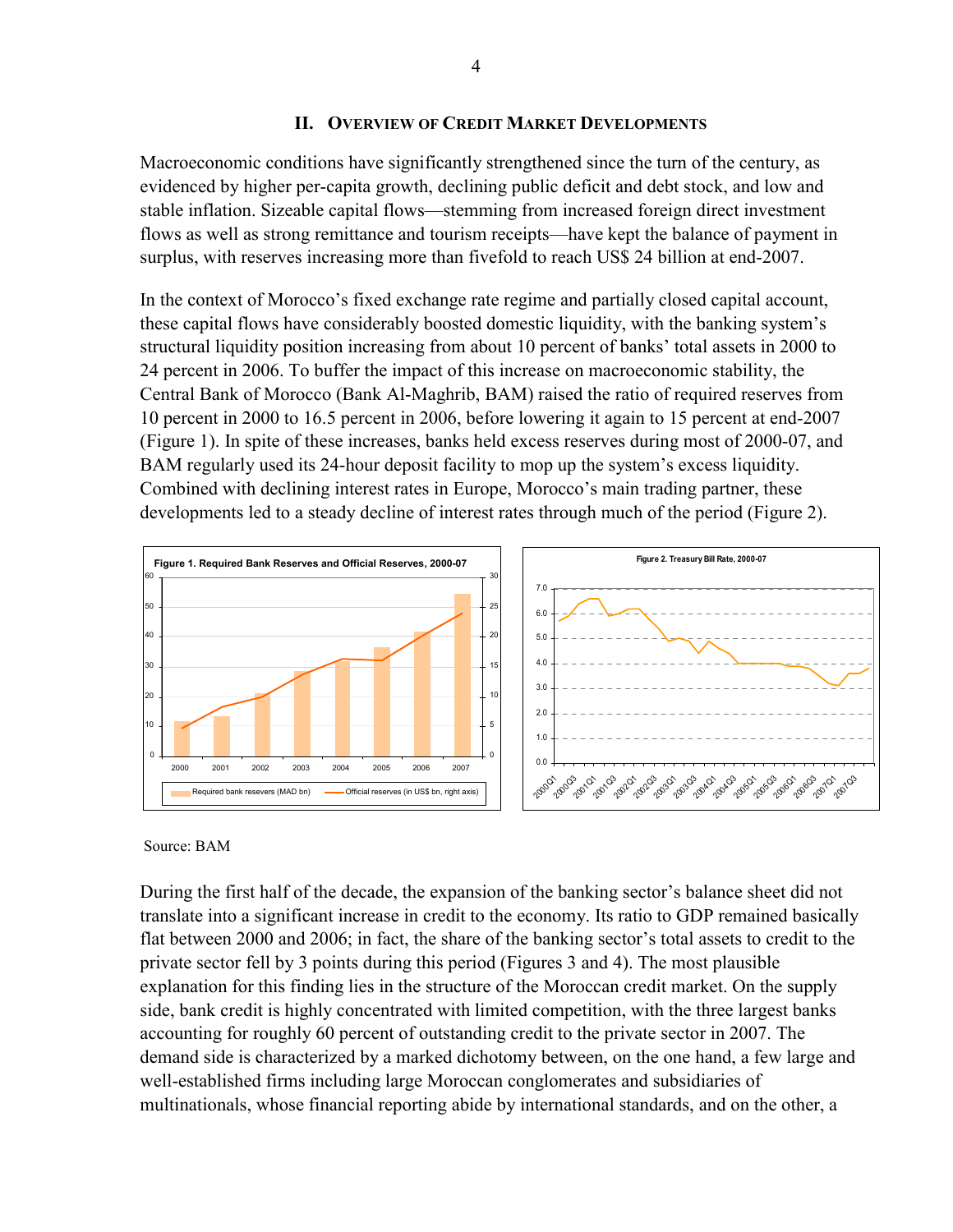multitude of smaller firms, many of which operate in the informal sector, for which reliable financial information is harder to obtain and credit-risk much harder to assess. Other factors which may have hamstrung the distribution of credit is the persistence of a relatively large portfolio of nonperforming loans in the banks' books until 2005, which may have further weakened their appetite for risk, and the existence of an interest rate ceiling, which may have limited their ability to lend to higher-risk customers. Taken together, these two factors suggest that the segmented nature of the demand-side of the credit market may have led to some credit rationing on the supply-side, reflecting the difficulty for banks to price risk in the presence of high information asymmetries.



Source: BAM

Credit growth has picked up sharply after 2006, and while credit to consumers and the real estate sector have been the fastest-growing categories, the increase in credit is fairly broadbased (Figure 5). A confluence of demand and supply factors has contributed to this turnaround in the evolution in credit.

First, since 2005, the central bank has spearheaded a comprehensive effort to encourage lending, which involved the sector's main stakeholders (including bankers and business associations), to improve the reliability of the financial information on borrowers available to banks, increase the transparency of credit decisions, strengthen banks' risk management capacity, and improve bad loans recovery. These measures include standardizing the minimum data requirements to process credit applications, helping banks develop their internal risk-rating systems, monitoring banks' risk management practices, and setting up a credit bureau.

Second, to facilitate access to credit, the Treasury has strengthened the performance of several public-guarantee funds, notably those providing guarantees to small- and medium-term enterprises and those encouraging home-ownership. These guarantees have also provided an incentive for banks to increase lending.

Third, asset prices, and particularly real estate prices, have increased considerably, creating a positive wealth effect, and boosted collateral values. The main stock market index for the Casablanca Stock Exchange (MASI) increased threefold since 2000, and overall market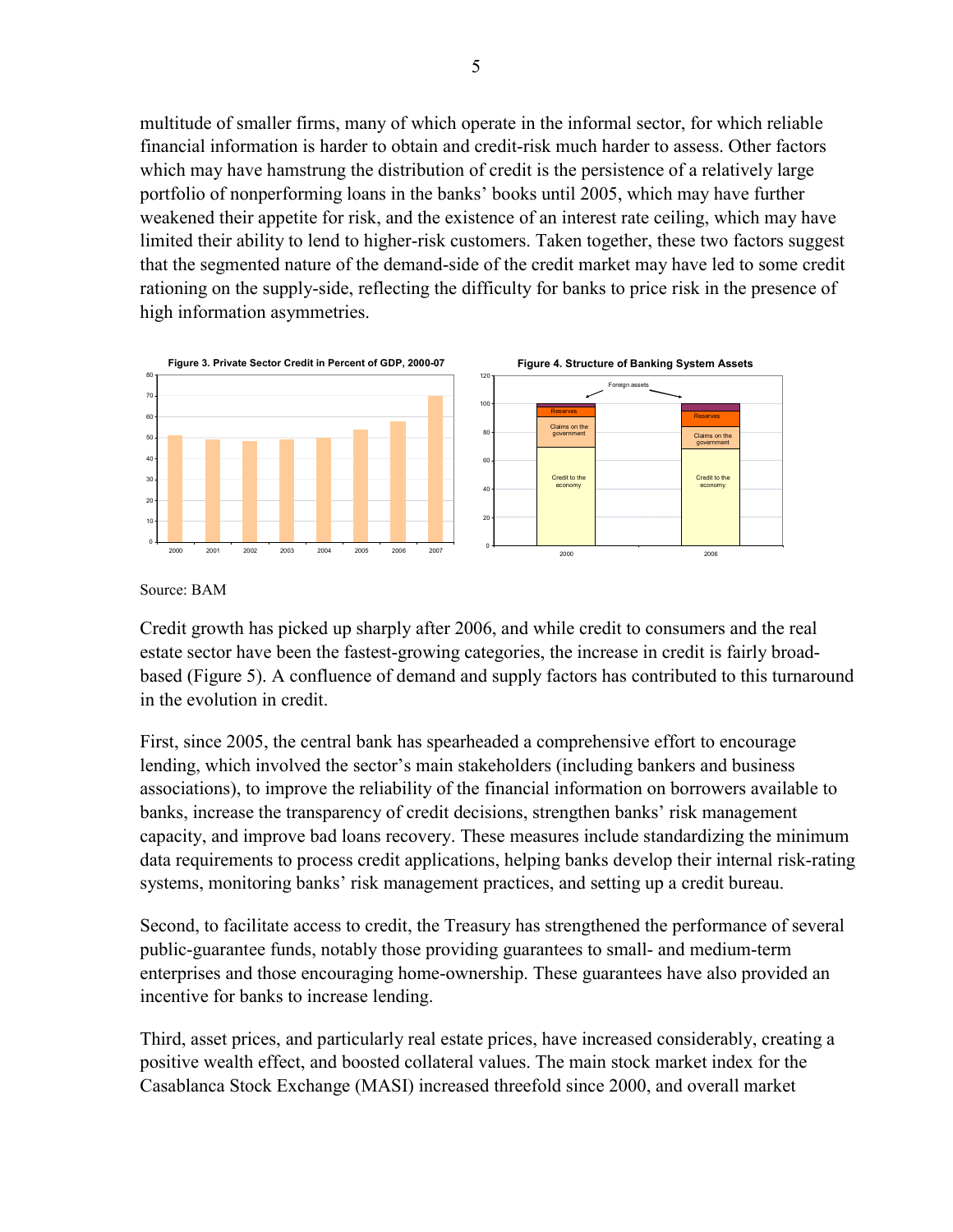capitalization soared from 29 percent of GDP to 103 percent between 2000 and 2007. Furthermore, there is high evidence suggesting a strong increase in real estate prices, reaching almost 20 percent in 2007 in some cities. As robust time-series data on real estate prices are not available, we use the real-estate sector index of shares traded on the Casablanca Stock Exchange (CSE) as a proxy. As shown in Figure 6, this index has dramatically shot up over the last couple of years, reflecting the high performance of real estate companies, and investors' strong demand for their shares.<sup>2</sup>



Sources: BAM; and Casablanca Stock Exchange

 $\overline{a}$ 

The relationship between credit and real estate prices is multifaceted, with effects on both demand and supply. The real estate "boom" was partly fueled by an increase in demand from non-residents linked to a pick-up in foreign direct investment from Gulf countries and the implementation of the government's ambitious tourism strategy, which calls for a sizeable increase in the country's hotel capacity. Rising real estate has increased the wealth of homeowners leading to heightened demand for loans to finance consumption and investments. Furthermore, rising collateral values increased the ability of homeowners to borrow. On the supply side, rising real estate prices have led to a loosening in lending practices reflecting wider availability of public guarantees, increased collateral values, and the expectation of continuously rising real estate prices. Mortgage products have evolved: variable-rate mortgages now represent close to half of outstanding mortgages, against a little over a quarter four years ago, average mortgage maturities have lengthened, and loan-to-value ratios have increased, with the share of loan-to-value ratios above 90 percent, almost doubling in the last two years and reaching 76 percent in 2007.

 $2^2$  An important caveat to the use of this index is its shallowness, since it is comprised of only 3 companies (out of a total of 73 listed on the CES), representing 16 percent of total stock market capitalization at end-2007.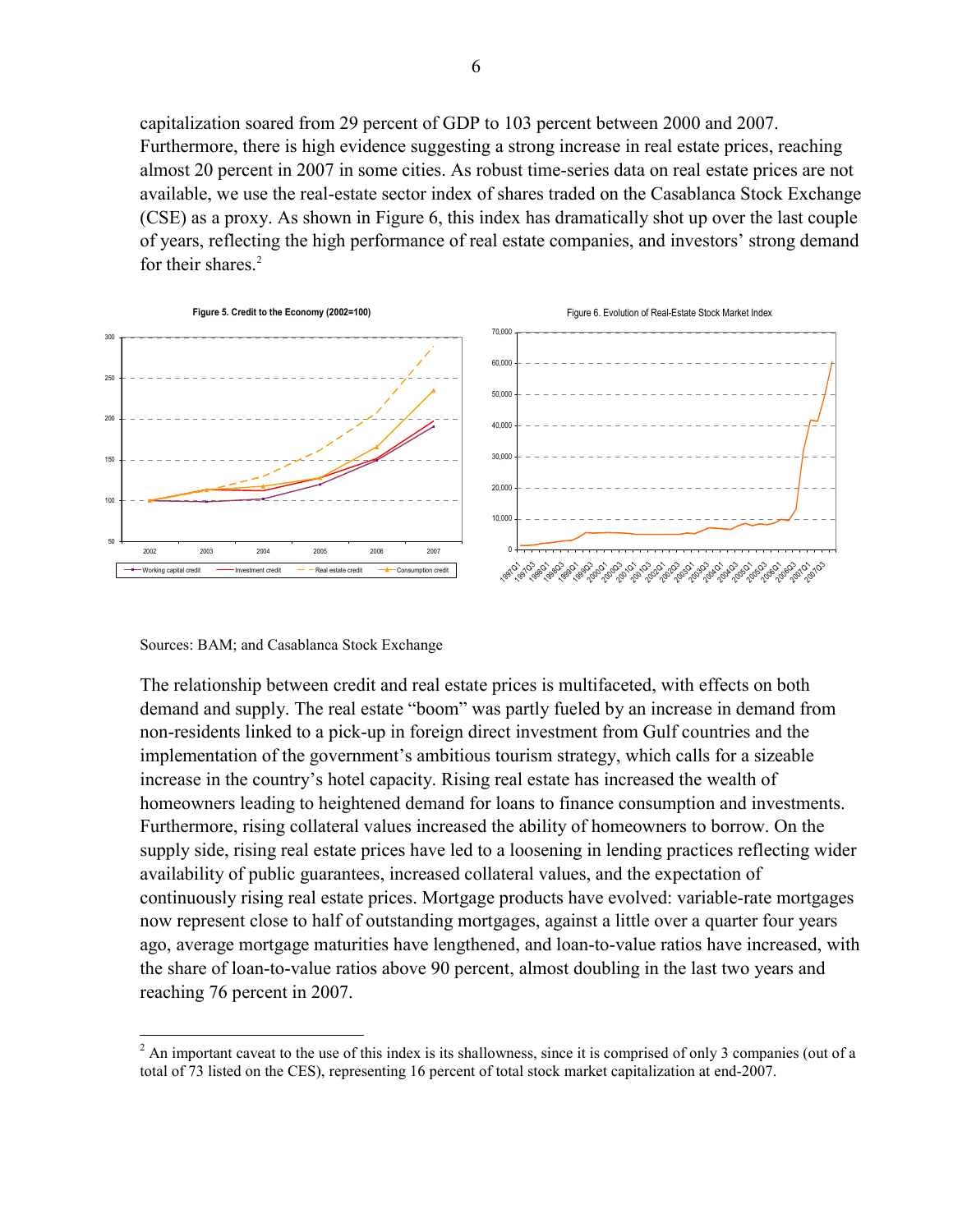#### **III. LITERATURE REVIEW**

In their seminal paper, Madala and Nelson (1974) discuss the appropriate use of maximum likelihood method to estimate disequilibrium models. This approach has become popular in the "credit crunch" literature, which has focused mostly on advanced economies.

Previous studies of credit demand and supply have varied from simple time-series regression analyses, to panel regression models, and disequilibrium models. Variables used on the demand side have included forward-looking variables reflecting expected performance of the corporate sector and the real economy and contemporaneous macroeconomic and financial variables such as interest rates, inflation, industrial production, investments, real GDP, and output gap. On the supply side, explanatory variables have included financial variables on the banking and corporate sectors such as corporate net worth, stock market prices, risk premia, and banks' lending capacity, as well as macroeconomic variables such as interest rates, industrial production, real GDP, and output gap.

For example, Bernanke, Lown, and Friedman (1991) conclude, using both state-level data and data on individual banks, that bank equity capital limited banks' credit supply, supporting the credit crunch episode in the US. They also find that the slowdown in credit demand also contributed to the credit crunch, as evidenced by the weakening of borrowers' balance sheets.

The results of Blundel-Wignall and Gizycki (1992) do not support the existence of credit rationing for business loans in Australia over the period of credit liberalization, as the authors contend that credit risk for corporate clients was reflected in normal variations in the risk premia attached to lending rates, rather than by direct rationing. The corporate credit supply and demand were mostly influenced by forward looking variables reflecting expected performance. For example, credit supply was mostly affected by corporate net worth, risk premia, and bank equity prices. Credit demand on the other hand was affected by expected investment volumes, inflation, and earnings- to- price ratios of the corporate sector.

Pazarbasioglu (1996) also estimated demand and supply of credit in a disequilibrium framework, to determine whether there was a credit crunch in Finland. The paper found that the decline in credit was driven by a decline in demand due to the high indebtedness of borrowers during the crisis. It also found that credit supply decreased in times of asset quality decline, as well as banks' need to increase capital adequacy. The paper used as explanatory variables for the supply function, total deposits and capital (as a proxy for lending capacity), relative stock market performance of banks, lending rates, and market capitalization (as a proxy for the corporate sector's performance), interest rate spreads (as a proxy for alternative investments for banks), inflation, and the volatility of banks' equity prices. As regards the demand model, the explanatory variables included lending rates, inflation, industrial production, and investments. The lending rate and expected investment appeared to be the most influential factors for the demand model. As for the supply model, lending capacity, lending rate, banks' financial performance, and interest rate spreads all appeared to be significant.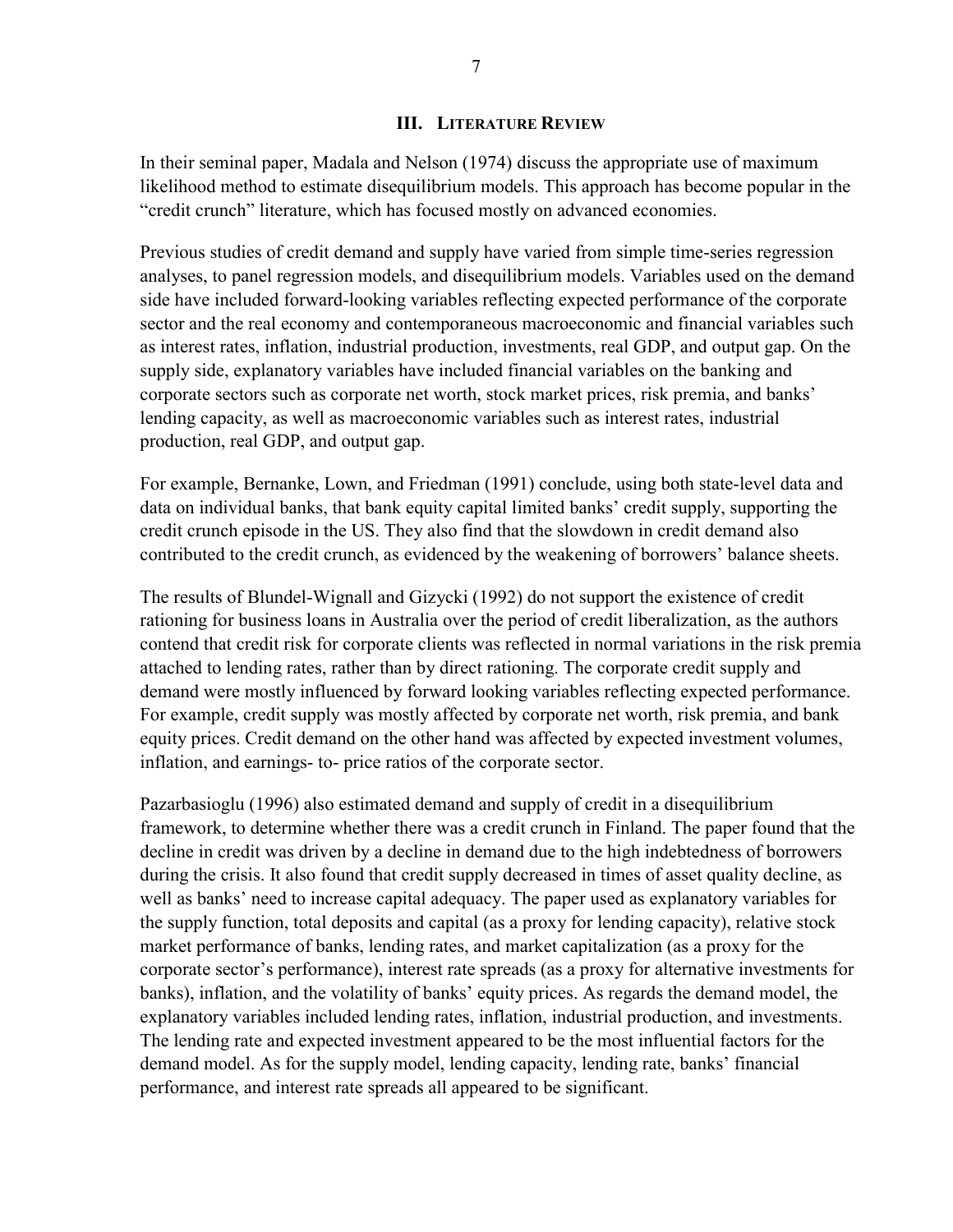Woo (1999) tests for the existence of a credit crunch in Japan through a panel regression model using banks' capital, nominal GDP growth, nominal interest rates on new loans, and corporate cash flows as explanatory variables. The findings reject the existence of a credit crunch, and "surprisingly" support evidence of a strong negative correlation between banks' capital and credit growth.

Nehls and Schmidt (2003) use a similar disequilibrium model to Ikhide, Ghosh and Ghosh, and Pazarbazioglu to test for the existence of a credit crunch in Germany in 2001. The credit demand function used interest rates and real GDP as explanatory variables, and the credit supply function included interest rates, lending capacity proxied by deposits plus banks' equity capital, stock market prices, and interest rate spreads (between loans and deposits). Their findings substantiated the existence of a credit crunch since the beginning of 2001, with the slump in corporate profits as evidenced by stock market prices declines, being the driving factor behind the decline in credit supply.

The first notable application of the disequilibrium method to emerging market economies is found in Ghosh and Ghosh (1999). In their analysis to determine whether there was a credit crunch (i.e. interest rates do not clear demand and supply and the observed credit is constrained by supply) in East Asia, Ghosh and Ghosh used a disequilibrium model in three East Asian crisis countries: Indonesia, Korea, and Thailand during 1997-98 using a maximum log likelihood framework. Ghosh and Ghosh did not find evidence of a credit crunch or supply rationing in the three countries. Ghosh and Ghosh used lending capacity, interest rates, and industrial production as variables for the supply model, and interest rates, industrial production, stock market prices, output gap, and inflation, as explanatory variables in the supply function. They found that banks' lending capacity was positively correlated with credit and was the most influential variable in the credit supply model. As for the demand function, they found that industrial production was the most significant explanatory variable with a positive significant coefficient implying that demand for credit is highly correlated with macroeconomic performance. Their general finding rejected the existence of a credit crunch in East Asian crisis countries in 1997-98.

More recently, Ikhide (2003) provides evidence of a credit crunch in Namibia using a maximum log likelihood disequilibrium framework. The supply of credit was assumed to depend on banks' lending capacity, interest rates, economic activity and expectations (stock market prices, expected inflation, and real income) and current prices. The demand for credit was assumed to depend on expected income, output gap, and expected inflation. This study showed that interest rates and unexpected inflation were weakly correlated with demand for credit, but that expected income was the single most significant macroeconomic variable. Banks' lending capacity, as proxied by deposits, was the most prominent factor behind credit supply. The paper concluded that credit supply was the binding constraint behind credit growth, and found evidence of a credit crunch.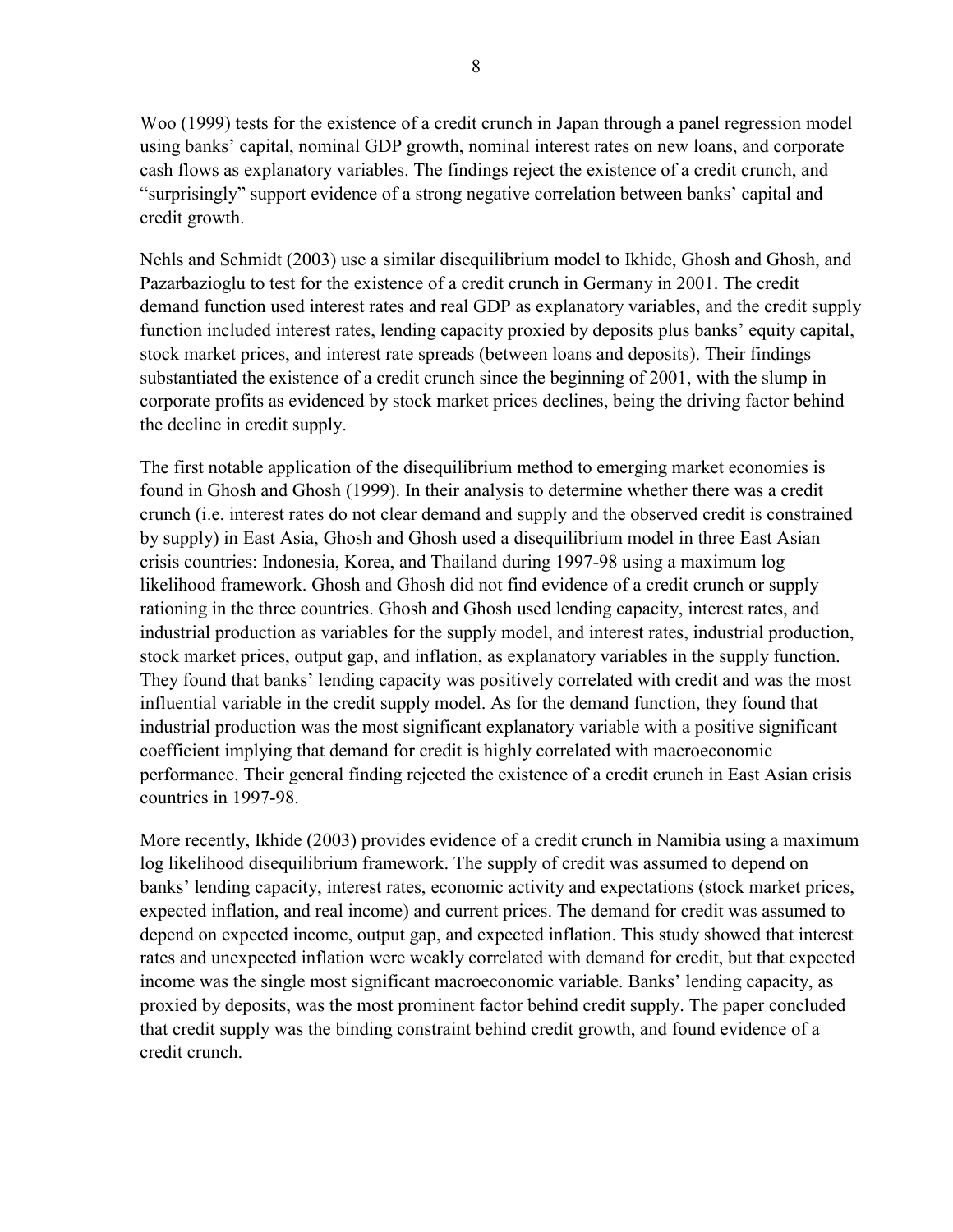#### **IV. ESTIMATION STRATEGY**

To test our assumption that the supply of credit has been the "rare" factor constraining credit growth in the first half of the decade, and investigate the reasons behind the recent surge in credit, we use a disequilibrium framework common in the "credit crunch" literature described above. Our model consists of three equations: a demand and supply equations and a "short-side rule" equation. This equation allows for the possibility that, in the presence of rigidities, the interest rate does not fulfill its market-clearing function, so that the actual amount of credit observed is not the (unobservable) equilibrium amount, but rather the minimum of credit demanded and credit supplied.

In its simplest form, our model can be written as:

$$
C_t^d = X_{1t}^{\dagger} \beta_1 + u_{1t} \tag{1}
$$

$$
C_t^s = X_{2t}' \beta_2 + u_{2t} \tag{2}
$$

$$
C_t = \min(C_t^d, C_t^s) \tag{3}
$$

Where  $C_t^d$  and  $C_t^s$  are the unobservable quantities demanded and supplied at period *t*, respectively,  $X_1$  and  $X_2$  are explanatory variables that influence  $C_t^d$  and  $C_t^s$ , respectively,  $\beta_1$  and  $\beta_2$  are parameters, and  $C_t$  is the quantity of credit observed at time *t*. Assuming  $u_1$  and u<sub>2</sub> are independently and normally distributed, with variances  $\sigma_1$  and  $\sigma_2$  respectively, and defining :

$$
f_1(C_t) = \frac{1}{\sqrt{2\pi\sigma_1}} \exp\left[-\frac{1}{2\sigma_1^2} \left(C_t - \beta_1 X_{1t}^{\dagger}\right)^2\right]
$$

$$
f_2(C_t) = \frac{1}{\sqrt{2\pi\sigma_2}} \exp\left[-\frac{1}{2\sigma_2^2} \left(C_t - \beta_2 X_{2t}^{\dagger}\right)^2\right]
$$

$$
F_1(C_t) = \frac{1}{\sqrt{2\pi\sigma_1}} \int_{C_t}^{\infty} \exp\left[-\frac{1}{2\sigma_1^2} \left(C_t^d - \beta_1 X_{1t}^{\dagger}\right)^2\right] dC_t^d
$$

$$
F_2(C_t) = \frac{1}{\sqrt{2\pi\sigma_2}} \int_{C_t}^{\infty} \exp\left[-\frac{1}{2\sigma_2^2} \left(C_t^s - \beta_2 X_{2t}^{\dagger}\right)^2\right] dC_t^s
$$

If  $C_t$  is determined by the demand equation, the conditional density of  $C_t$  is given by::

$$
\frac{f_1(C_t).F_2(C_t)}{pr(C_t^d < C_t^s)}
$$

If  $C_t$  is determined by the supply equation, the conditional density of  $C_t$  is given by: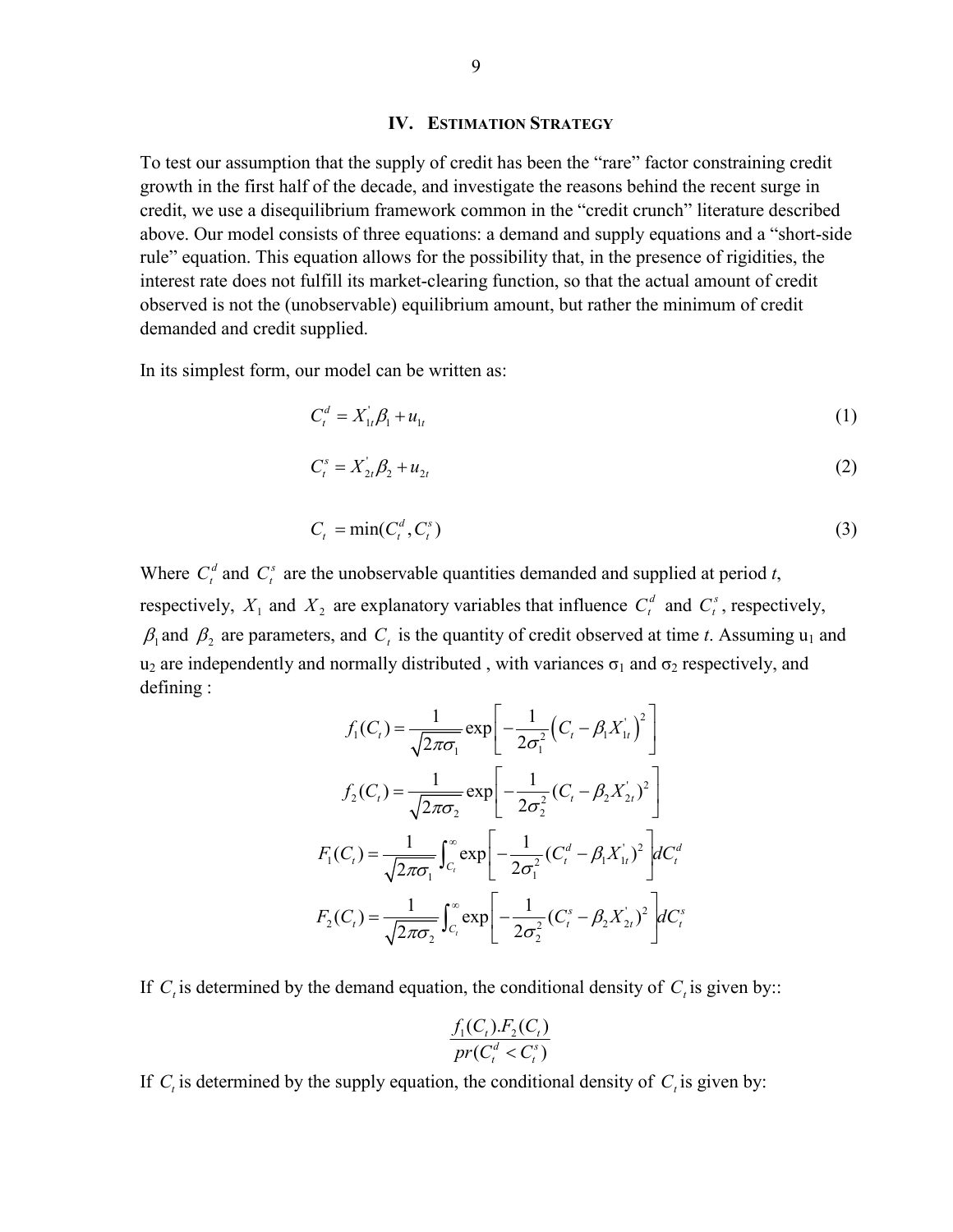$$
\frac{f_2(C_t).F_1(C_t)}{1 - pr(C_t^d < C_t^s)}
$$

Since  $C_t$  lies on the demand equation with probability pr( $C_t^d \leq C_t^s$ ) and on the supply equation with probability1-pr( $C_t^d < C_t^s$ ), the unconditional density of *C*, is:

$$
f(C_t | X_{1t}^{\prime}, X_{2t}^{\prime}) = pr(C_t^d < C_t^s) \left[ \frac{(f_1(C_t).F_2(C_t))}{pr(C_t^d < C_t^s)} \right] + (1 - pr(C_t^d < C_t^s)) \left[ \frac{f_2(C_t).F_1(C_t)}{1 - pr(C_t^d < C_t^s)} \right] \tag{4}
$$

Hence,

1

$$
f(C_t | X'_{1t}, X'_{2t}) = [f_1(C_t).F_2(C_t) + f_2(C_t).F_2(C_t)]
$$

If L is the log-likelihood, then:

$$
L = \sum_{t=1}^{n} \log \left[ f_1(C_t) . F_2(C_t) + f_2(C_t) . F_2(C_t) \right]
$$
\n(5)

We estimate our model on quarterly data for the period 1997Q3 to 2007Q4. Because of the small sample size, and in view of the relative scarcity of robust quarterly data on the Moroccan economy, we chose a fairly parsimonious specification. Real **demand** of credit is assumed to depend on the real interest rate, economic activity and real estate prices (deflated by inflation). In the absence of a robust time series on banks' actual lending rates, we use the one-year Treasury bill rate as a proxy. As a robustness check, we also use the money market rate as an alternative proxy for interest rates.<sup>3</sup> Lending rates are expected to be negatively correlated with credit demand. We use the energy production index as our proxy for current economic activity; because energy production is not expected to be strongly correlated with the supply of credit, the choice of this variable is also meant to ensure that our demand equation is properly identified. As discussed above, we use the stock market real-estate index as our proxy for real estate prices; As a robustness check, we also estimated a model using the overall stock market index to assess whether the price of financial assets, rather than real estate assets, have a stronger influence on credit demand.

As regards real **supply** of credit, we expect it to be also positively correlated with both our real interest rate and real estate prices proxies. Therefore, the real interest rate and real estate prices also appear in our supply equation. Banks' deposits in Morocco are mostly inelastic to interest rates since they are for the most part unremunerated sight deposits, so that, ceteris paribus, higher interest rates are expected to increase banks' profitability, and therefore be positively correlated with the quantity of credit supplied. However, as discussed in Stiglitz and Weiss

 $3^3$ Using risk-free assets to proxy the interest is obviously problematic, as they do not reflect possible changes in the risk-profile of borrowers over time. Ideally, we would have liked to use the marginal lending rate (i.e. the interest rate on now loans for each quarter) as our price variable; however, such data are not available on a quarterly basis for the period we are looking at.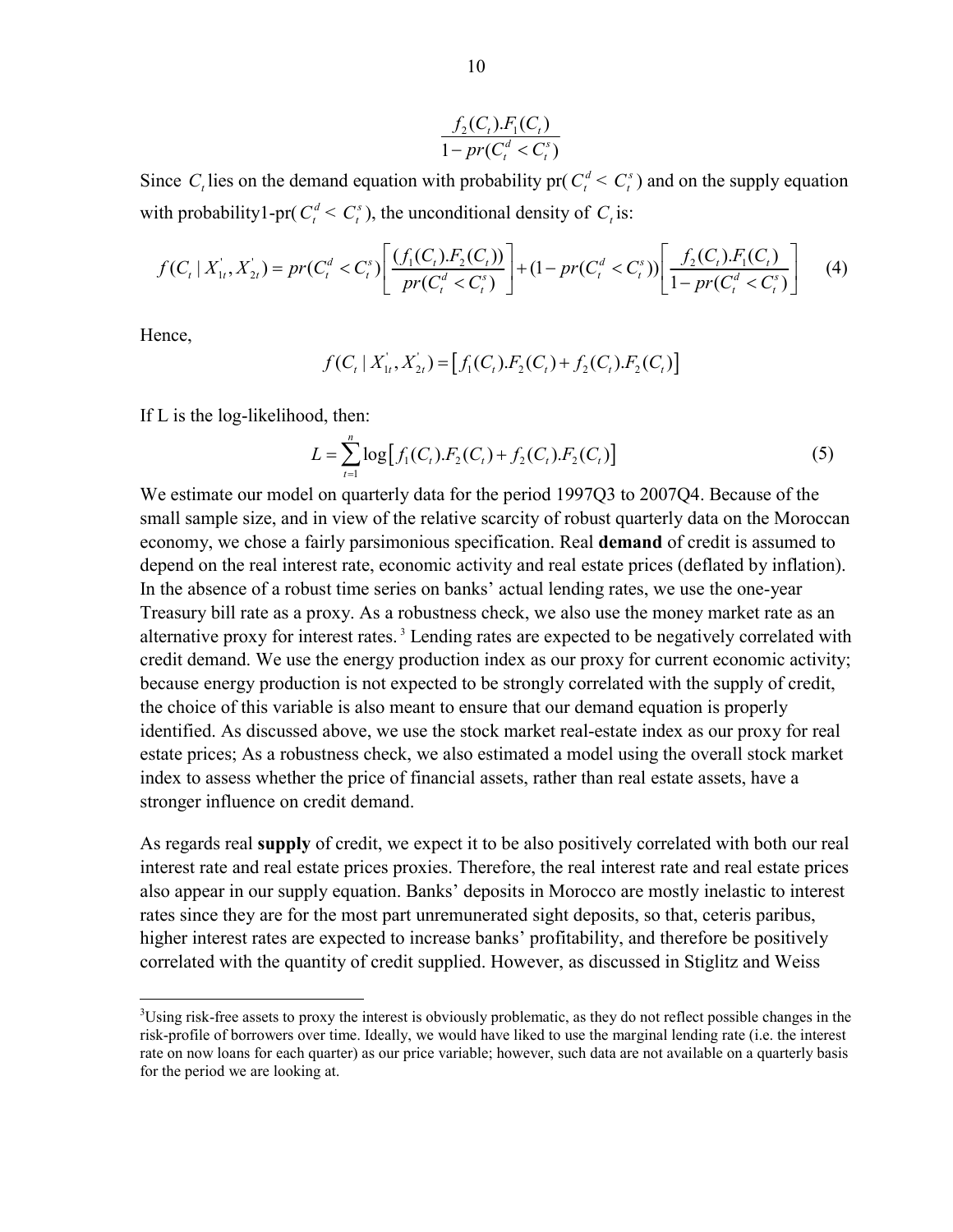(1981), interest rates could also be negatively correlated with credit supply due to the adverse selection effect deriving from asymmetric information between borrowers and lenders inherent in credit markets. Therefore the sign of interest rates in the supply equation is ambiguous. The coefficient on real estate is expected to display a positive sign, primarily because of the importance of real estate as collateral for bank loans. Collateralized loans are less subject to adverse selection and moral hazard problems that often hinder the expansion of noncollateralized bank lending (Catão, 1997). The liquidity of the real estate market in Morocco, and improvements in the operational environment including in the legal system, also increase the attractiveness of real estate as collateral.<sup>4</sup>

Our supply equation is identified by the inclusion of a proxy of banks' capacity to lend, which should also be positively correlated with credit supply. We approximate banks' lending capacity by subtracting required reserves from total deposits. Conceptually, the maximum banks can lend is the excess capital over minimum required regulatory capital plus deposits after complying with reserve requirements. However, historical data on capital adequacy ratios (CAR) were not available, so the assumption is that banks pursue maximum profitability and do not hold excess capital. This assumption is not unrealistic since Moroccan banks' CARs were not significantly above the minimum regulatory CAR in 2007.

One issue for our estimation strategy is the stationarity of our data, as all our variables have at least one unit root (Appendix I). Because of our sample size, we did not attempt to use an errorcorrection framework. Rather, we decided to estimate the model in levels, following the argument discussed in Ghosh and Ghosh (1999), who argue that is legitimate to estimate the model in levels as long as the determinants of credit supplied and credit demanded form a cointegrating vector. This is done by checking that our estimated supply of, and demand for, credit are cointegrated with observed credit (see Appendix II).

#### **V. ESTIMATION RESULTS**

Using the Marquardt iterative approach, we estimated the log-likelihood function in equation 4 on quarterly data over the period 1997Q3-2007Q4. All variables, except for the interest rates, are expressed in logarithms. Table 1 summarizes our results.

The first result is that the interest rate variable is never significant. While striking, this result is similar to the finding of other papers in the literature where interest rate turns out insignificant or weakly insignificant (Ghosh and Gosh, Ikide). The most plausible explanation is that neither

<u>.</u>

<sup>&</sup>lt;sup>4</sup> We would have liked to include the ratio of non-performing loan to total loans in our equation as a proxy for creditworthiness; however this variable is not available on a quarterly basis. We could also have included credit to the government to account for the possibility of crowding-in; however, this effect is unlikely to have played an important role in credit market developments in Morocco, as shown by the small (and positive) correlation between credit to the government and credit to the private sector (in percent of GDP).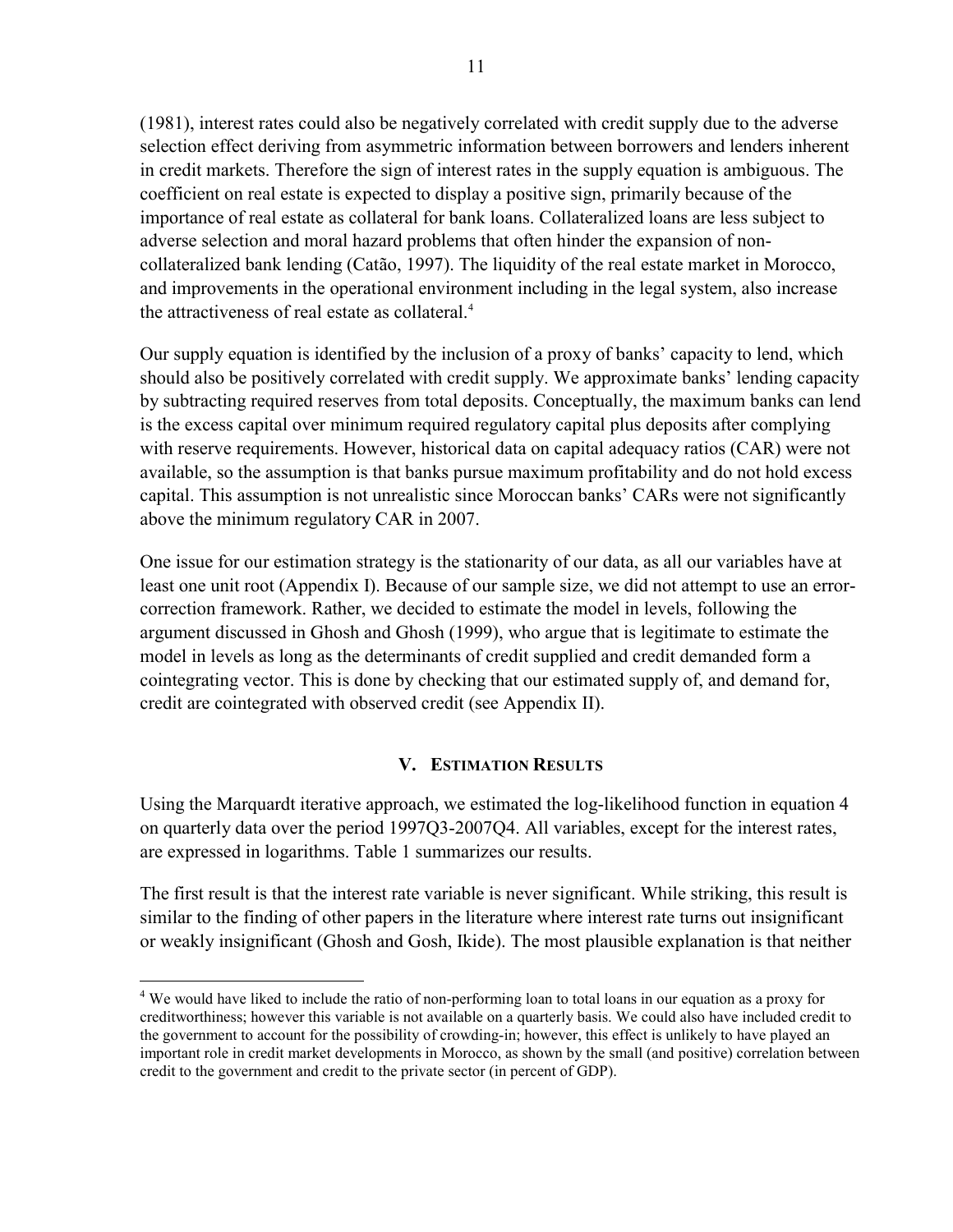of the variables we use—the one-year Treasury bill rate or the money market rate—is a good proxy for the underlying variable of interest, the lending rate. Available data suggests that this could be due to the fact that the decline in interest rates was passed through to lending rates only partially, and with a lag, confirming the existence of price rigidities in the credit market. It could also be due to structural breaks in the relationship between lending rates and Treasury bill rates. The results for other variables are in line with expectations: the elasticity of credit supplied to banks' lending capacity is very strong and varies between 0.7 and 0.9 depending on the specifications, and the elasticity of credit demanded to economic activity, as proxied by the energy index, is about 0.5 in the most plausible specifications.

|                                    |               | (1)       |               | (2)       |          | (3)       |          | (4)           |
|------------------------------------|---------------|-----------|---------------|-----------|----------|-----------|----------|---------------|
| <b>Supply Equation</b>             | Coef.         | Std error | Coef.         | Std error | Coef.    | Std error | Coef.    | Std error     |
| C                                  | $2.42**$      | (0.80)    | $2.14*$       | (1.24)    | 0.60     | (0.43)    | $1.97**$ | (0.43)        |
| Real interest rate (Treasury bill) | 0.25          | (0.88)    | $\cdots$      | $\cdots$  | 0.60     | (0.66)    | $-0.59$  | (1.04)        |
| Real interest rate (Money market)  | $\cdots$      | $\cdots$  | 0.38          | (0.46)    |          | $\cdots$  | $\cdots$ | $\sim$ $\sim$ |
| Log(real lending capacity)         | $0.74**$      | (0.08)    | $0.77**$      | (0.13)    | $0.88**$ | (0.05)    | $0.84**$ | (0.03)        |
| Log(real estate index)             | $0.08**$      | (0.02)    | $0.07**$      | (0.04)    | $\cdots$ | $\cdots$  | $\cdots$ | $\cdots$      |
| Log(stock market index)            | $\cdots$      | $\cdots$  | $\sim$ $\sim$ | $\cdots$  | $0.09**$ | (0.04)    | $\cdots$ | $\cdots$      |
| <b>Demand Equation</b>             |               |           |               |           |          |           |          |               |
| C                                  | $8.08***$     | (0.71)    | $7.97**$      | (0.85)    | $7.54**$ | (2.78)    | 7.98**   | (3.10)        |
| Real interest rate (Treasury bill) | 0.00          | (2.96)    | $\cdots$      | $\cdots$  | $-3.21$  | (3.80)    | $-0.53$  | (6.38)        |
| Real interest rate (Money market)  | $\sim$ $\sim$ | $\cdots$  | $-0.32$       | (1.93)    |          |           | $\cdots$ | $\sim$ $\sim$ |
| Log(energy production index)       | $0.48**$      | (0.03)    | $0.39**$      | (0.21)    | 0.69     | (0.62)    | 0.90     | (0.60)        |
| Log(real estate index)             | $0.22**$      | (0.06)    | $0.28**$      | (0.03)    | $\cdots$ | $\cdots$  | $\cdots$ | $\sim$        |
| Log(stock market index)            | $\cdots$      | $\cdots$  | $\cdots$      |           | 0.19     | (0.26)    | $\cdots$ |               |
| Log-likelihood                     | $-49.06$      |           | $-53.10$      |           | $-53.25$ |           | $-55.07$ |               |
| Akaike information criterion       | 2.72          |           | 2.91          |           | 2.92     |           | 2.91     |               |

Summary of Results

\*\* denotes significance at the 95% level; \* denotes significance at the 90% level.

Our results also confirm the important role played by the recent increase in asset prices in credit market developments; as evidenced in specification (4), the model behaves much more poorly when these variables are excluded. Our estimates of the supply schedule do not significantly differ when the overall stock market index, rather than the real-estate sector share index, is used to proxy asset prices. In both cases, the (positive) elasticity of credit supplied to a change in asset prices is around 0.08. The results are very different for the demand function, perhaps unsurprisingly in view of the importance of real estate collateral in the lending process and of the recent sharp growth in real estate credit. In this case, our results fail to show a significant impact of the overall stock market index on the demand for credit, whereas our proxy for real estate prices is strongly significant in both equations (1) and (2), with an estimated elasticity of 0.20 and 0.24, respectively. In other words, while the impact of the increase of real estate prices on the amount of credit the banks are willing to supply has been high, its impact has been two to three times higher on the demand for credit, which is consistent with the existence of a wealth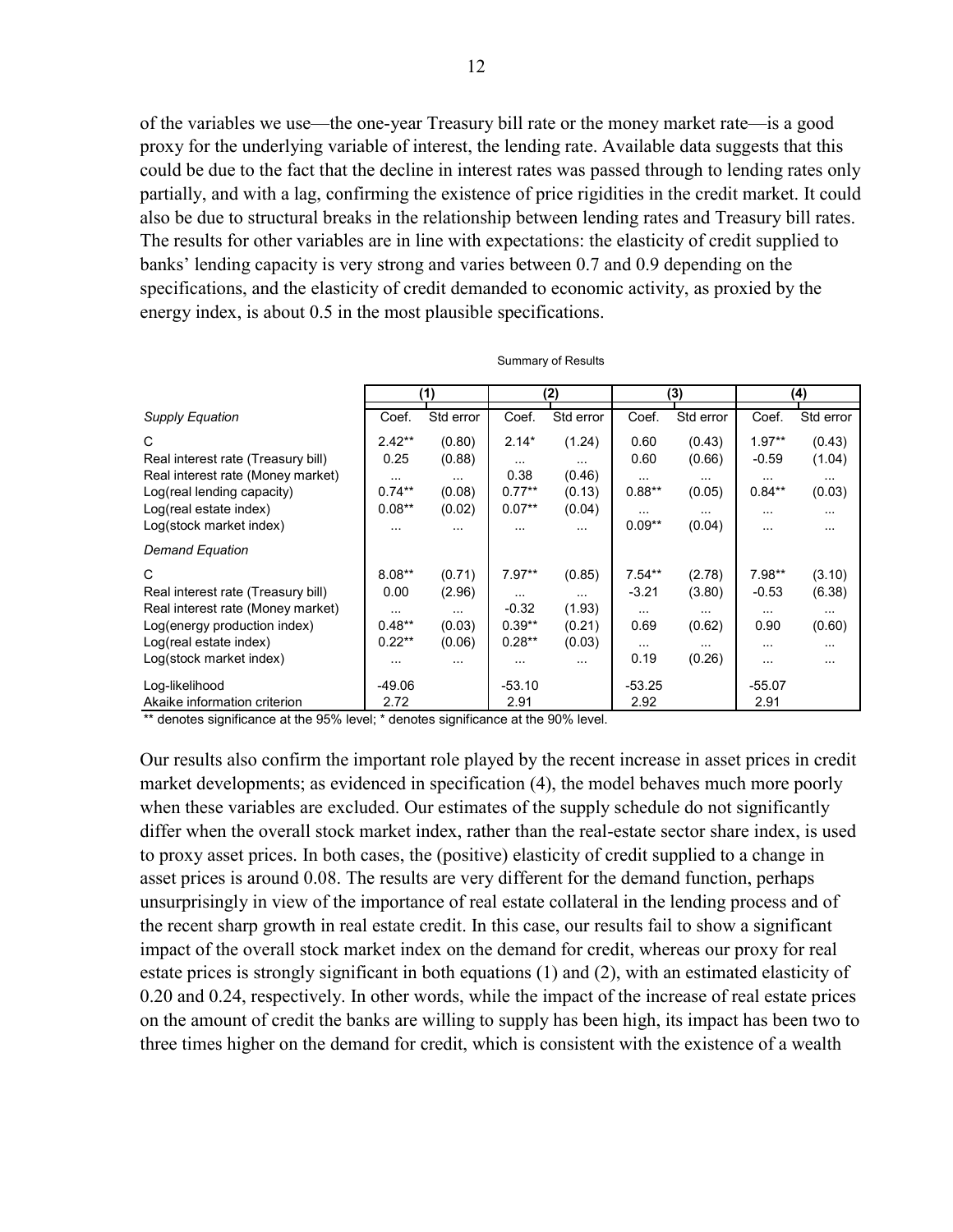effect of real estate prices<sup>5</sup>. These results are also consistent with the idea that the development of mortgage products, spurred in part by increasing prices, strongly stimulated the demand for credit.

Our preferred specification was equation (1) based on the log-likelihood results, but we show other specifications (equations 2-4) for robustness purposes.<sup>6</sup> Our results also enable us to identify periods of excess demand and excess supply, as illustrated in figure 7 (equation (1)). Our results do not support the assumption that there was large excess credit demand in the first half of the decade; indeed, in the 32 quarters between 2000Q1 and 2007Q4, about 60 percent were identified as characterized by excess supply. The trend reversed more conspicuously in late 2006, when demand strongly outpaced supply. The estimated disequilibria were rather small before end-2006, averaging about 2 percent of actual credit (Figure 8), but markedly increased thereafter.



<sup>&</sup>lt;u>.</u> <sup>5</sup> While the endogeneity of real estate prices could pose an econometric issue, anecdotal evidence shows that the surge of real estate prices in Morocco has been partly driven by capital inflows, and demand for high-end secondary homes by Europeans.

 $6$  We also tried to use the ratio of the real-estate-related stock market index to the overall stock market index as a proxy for real estate prices, but the results were not significantly different from those presented in column (1).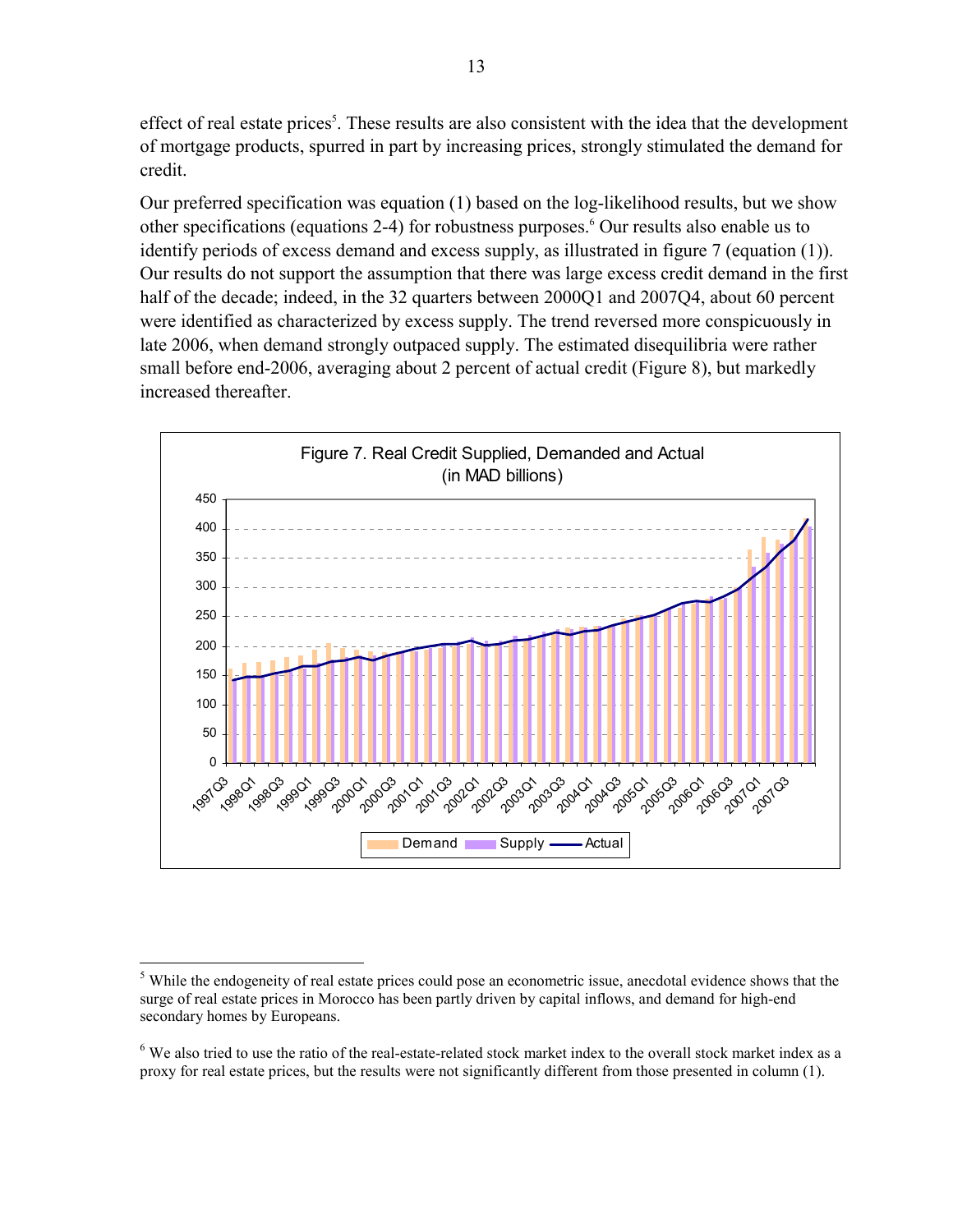

While somewhat at odds with the widespread perception of credit "rationing" in the first half of the decade, our results may not be as surprising as they may seem at first. First, macroeconomic improvements typically take time to translate into an increase in consumption, investment, and hence an increase in demand for credit. The impact of improved policy credibility also takes hold with a lag, especially in traditionally cash-based economies such as Morocco, where the credit culture has evolved only progressively. Moreover, prior to the increase in asset prices, several borrowers did not hold the necessary collateral to apply for credit, so they were either deterred from applying (demand effect) or turned down (supply effect).

#### **VI. CONCLUDING REMARKS**

In this paper, we use an explicit disequilibrium framework common in the "credit crunch" literature to examine first whether the slow growth in credit during the first half of the decade– at a time when liquidity in the banking sector was rapidly expanding—can be attributed to a form of credit rationing, and, second, to investigate the role played by the sharp increase in asset prices in the recent acceleration in the pace of credit growth. Our results do not support the hypothesis of credit rationing in the first half of the decade. They do however provide evidence that the recent sharp increase in real estate prices have strongly stimulated both supply and demand for credit, with a substantially stronger effect on the latter, possibly reflecting pent-up demand.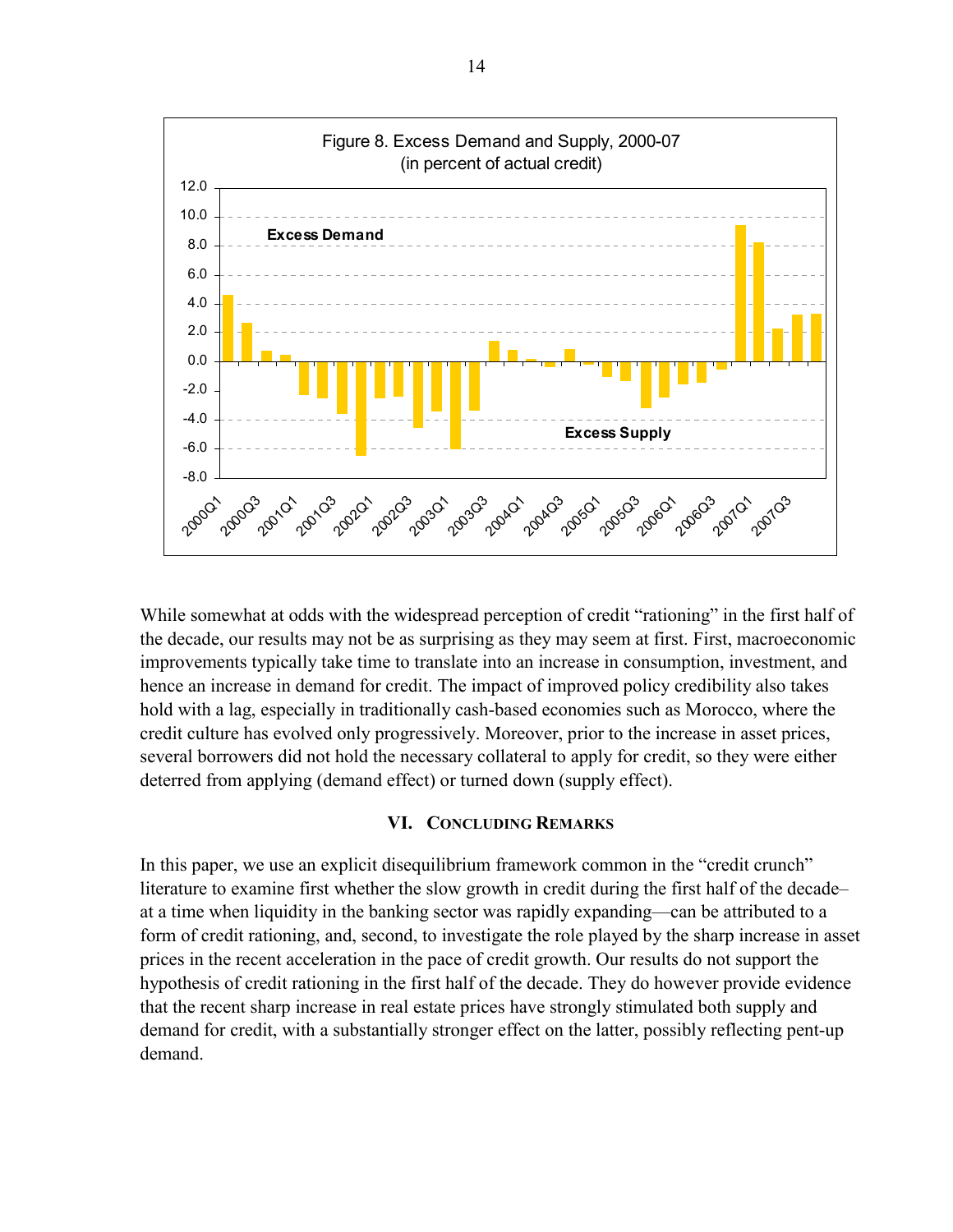Short-time series and limited quarterly data are important caveats to our results. The lack of variation of interest rates in Morocco makes it difficult to select a good price variable, and may explain why the model fails to pick up a significant role for the interest rate variable in credit decisions. However, similar results were found in other papers on some emerging credit markets. Further, recent structural changes may not be captured by the historical relationship of the model. Finally, the possible endogeneity of real estate prices may impart a bias on our estimates, mitigated however by the use of stock market indices as proxies for these prices. Further research could use forward-looking variables reflecting expectations, real estate price index when available, and corporate earnings variables.

Looking forward, the strong increase in credit growth—and the potential build-up of imbalances between credit supplied and demanded—calls for renewed vigilance on the part of supervisory authorities. While credit growth in Morocco has not been accompanied by the signs of overheating observed during similar episodes in several transition countries, a large share of the growth has been in consumer and housing loans and was accompanied by soaring real estate prices, potentially exposing the system to important losses should this trend be reversed. In this context, the central bank's decision to ensure banks' compliance with the newly adopted code of good practices on mortgages, which includes fuller disclosure of risks to prospective borrowers, and the soon-to-be established credit bureau are good steps forward. Although not explicitly directed at real estate lending, the recent increase in the minimum bank CAR from 8 percent to 10 percent will also strengthen the system, and bring it closer to best practices in emerging markets.

The unfolding of the global financial crisis calls for renewed vigilance: while credit growth had not slowed down significantly as of end-December 2008, there is some anecdotal evidence of a softening in real estate prices—corroborated by the significant drop in the real-estate sector stock index, which fell by 20 percent between end-September and end-December 2008. Looking forward, to limit potential fall-out from asset price volatility, Morocco's central bank should take more account of asset prices in monetary policy decisions—a key lesson from the ongoing crisis.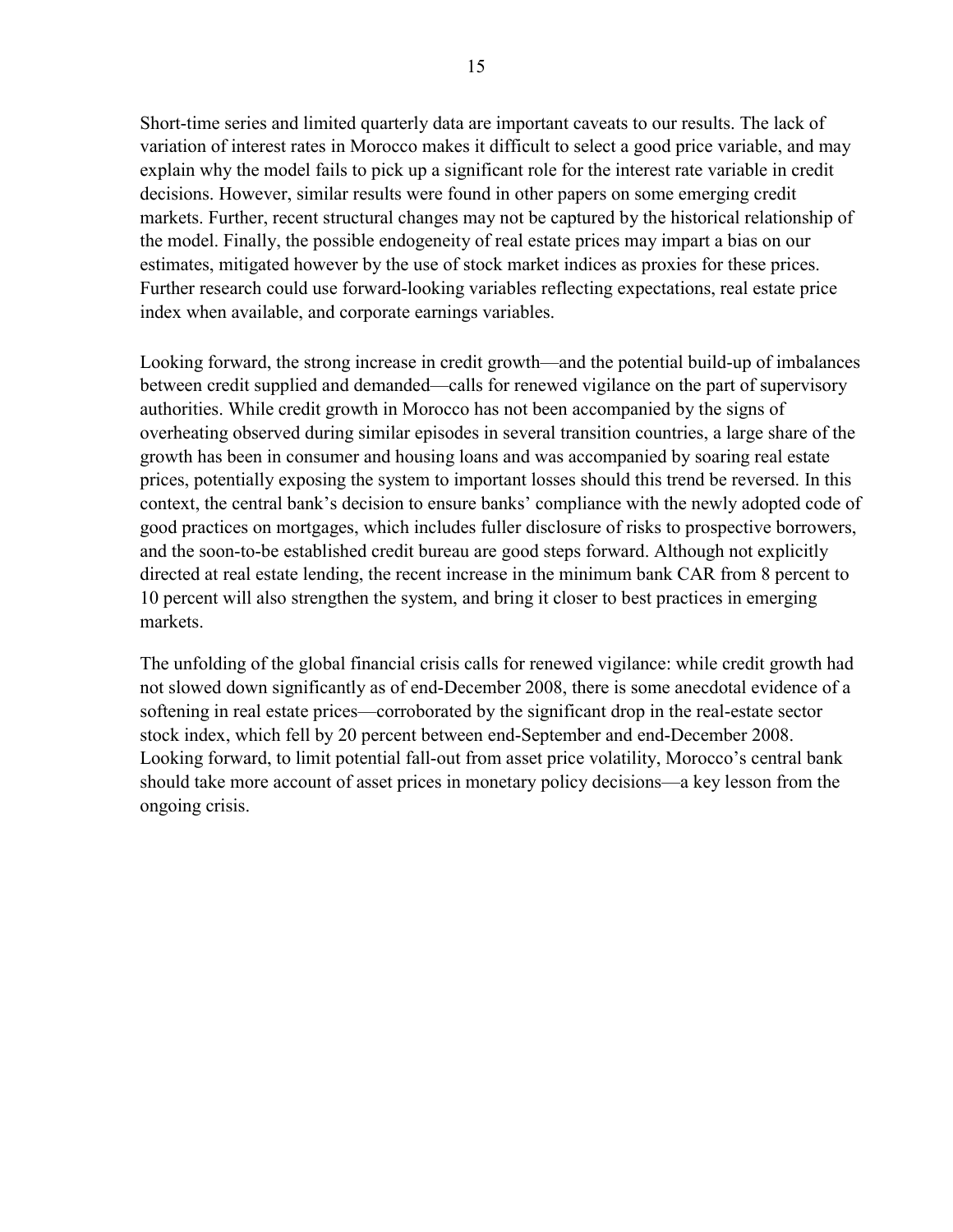### Appendix I. Unit Root Tests

#### **Unit Root Tests Augmented Dickey-Fuller Statistics**

|                                        | Level   | <b>First Difference</b> |
|----------------------------------------|---------|-------------------------|
| Log(real credit to the private sector) | 2.01    | $-2.74*$                |
| Real interest rate (Treasury bill)     | $-1.53$ | $-7.44**$               |
| Real interest rate (Money market)      | $-1.47$ | $-7.38**$               |
| Log(real lending capacity)             | 1.66    | $-6.00**$               |
| Log(real estate index)                 | 0.76    | $-4.45**$               |
| Log(stock market index)                | $-0.36$ | $-3.83**$               |
| Log(energy production index)           | $-0.29$ | $-2.88*$                |

The lag length is determined based on the Scwarz information criterion.

\*\* denotes significance at the 1% level; \* denotes significance at the 10% level.

Significant coefficients of the first differences of the time series reflect the existence of a unit root.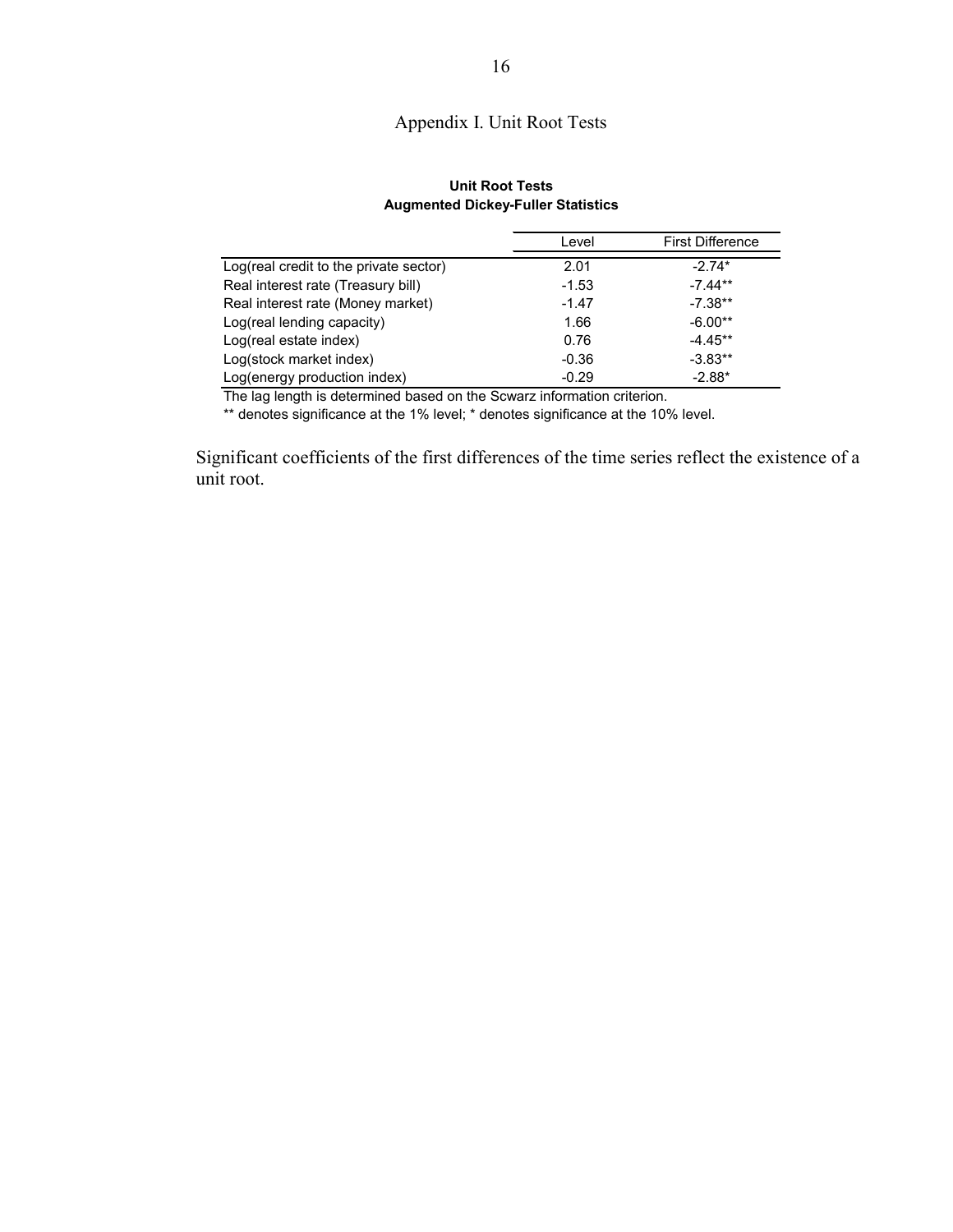| Log(real observed credit) and Log(real credit supplied) |                                       |                         |                       |  |  |  |
|---------------------------------------------------------|---------------------------------------|-------------------------|-----------------------|--|--|--|
|                                                         | Eigenvalue<br><b>Trace Statistics</b> |                         | <b>Critical Value</b> |  |  |  |
| Cointegration rank                                      |                                       |                         |                       |  |  |  |
| $r = 0$                                                 | 0.32                                  | 18.63                   | 15.49                 |  |  |  |
| $r = 1$                                                 | 0.09                                  | 3.80                    | 3.84                  |  |  |  |
| Log(real observed credit) and Log(real credit demanded) |                                       |                         |                       |  |  |  |
|                                                         | Eigenvalue                            | <b>Trace Statistics</b> | <b>Critical Value</b> |  |  |  |
| Cointegration rank                                      |                                       |                         |                       |  |  |  |
| $r=0$                                                   | 0.51                                  | 32.55                   | 15.49                 |  |  |  |
| $r = 1$                                                 | 0.05                                  | 2.30                    | 3.84                  |  |  |  |

#### Appendix II. Cointegration Tests **Cointegration Test: Observed Credit and Credit Supplied, Observed Credit and Credit Demanded**

Significance is tested at the 5% level.

The higher Trace statistics compared to the critical value, shows that we can reject the null hypothesis of zero cointegrating vectors, but that we cannot reject the hypothesis of one cointegation vector between observed credit and real credit supplied, and between real observed credit and real credit demanded.